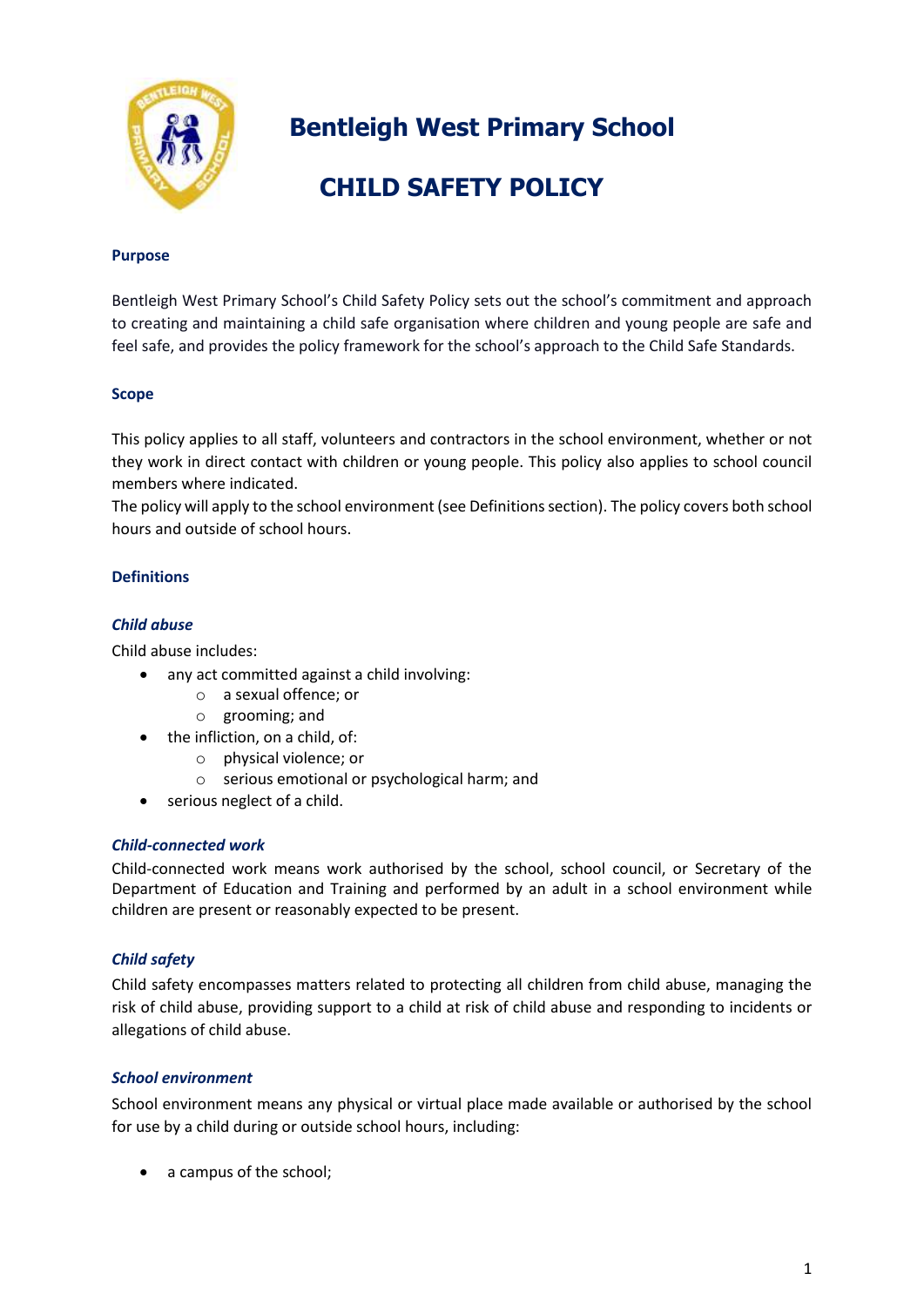- online school environments (including email and intranet systems); and
- other locations provided by the school for a child's use (including, without limitation, locations used for school camps, sporting events, excursions, competitions, homestays, and other school activities or events)

## *School staff*

School staff means an individual working in a school environment who is:

- employed by the Department of Education and Training;
- directly engaged or employed by a school council; or
- a volunteer or a contracted service provider (whether or not a body corporate or any other person is an intermediary).

## **Statement of Commitment to Child Safety**

Bentleigh West Primary School is committed to the safety and wellbeing of all children and young people. This will be the primary focus of our care and decision-making.

Bentleigh West Primary School has zero tolerance for child abuse.

Bentleigh West Primary School is committed to providing a child safe environment where children and young people are safe and feel safe and their voices are heard about decisions that affect their lives. Particular attention will be paid to the cultural safety of Aboriginal and Torres Straight Islander children and children from culturally and/or linguistically diverse backgrounds, as well as the safety of children with a disability.

Every person involved in Bentleigh West Primary School has a responsibility to understand the important and specific role they play individually and collectively to ensure that the wellbeing and safety of all children and young people is at the forefront of all they do and every decision they make.

In its planning, decision-making and operations Bentleigh West Primary School will:

- Take a preventative, proactive and participatory approach to child safety;
- Value and empower children to participate in decisions which affect their lives;
- Foster a culture of openness that supports all persons to safely disclose risks of harm to children;
- Respect diversity in cultures and child rearing practices while keeping child safety paramount;
- Provide written guidance on appropriate conduct and behaviour towards children;
- Engage only the most suitable people to work with children and have high quality staff and volunteer supervision and professional development;
- Ensure children know who to talk with if they are worried or are feeling unsafe and that they are comfortable and encouraged to raise such issues;
- Report suspected abuse, neglect or mistreatment promptly to the appropriate authorities;
- Share information appropriately and lawfully with other organisations where the safety and wellbeing of children is at risk; and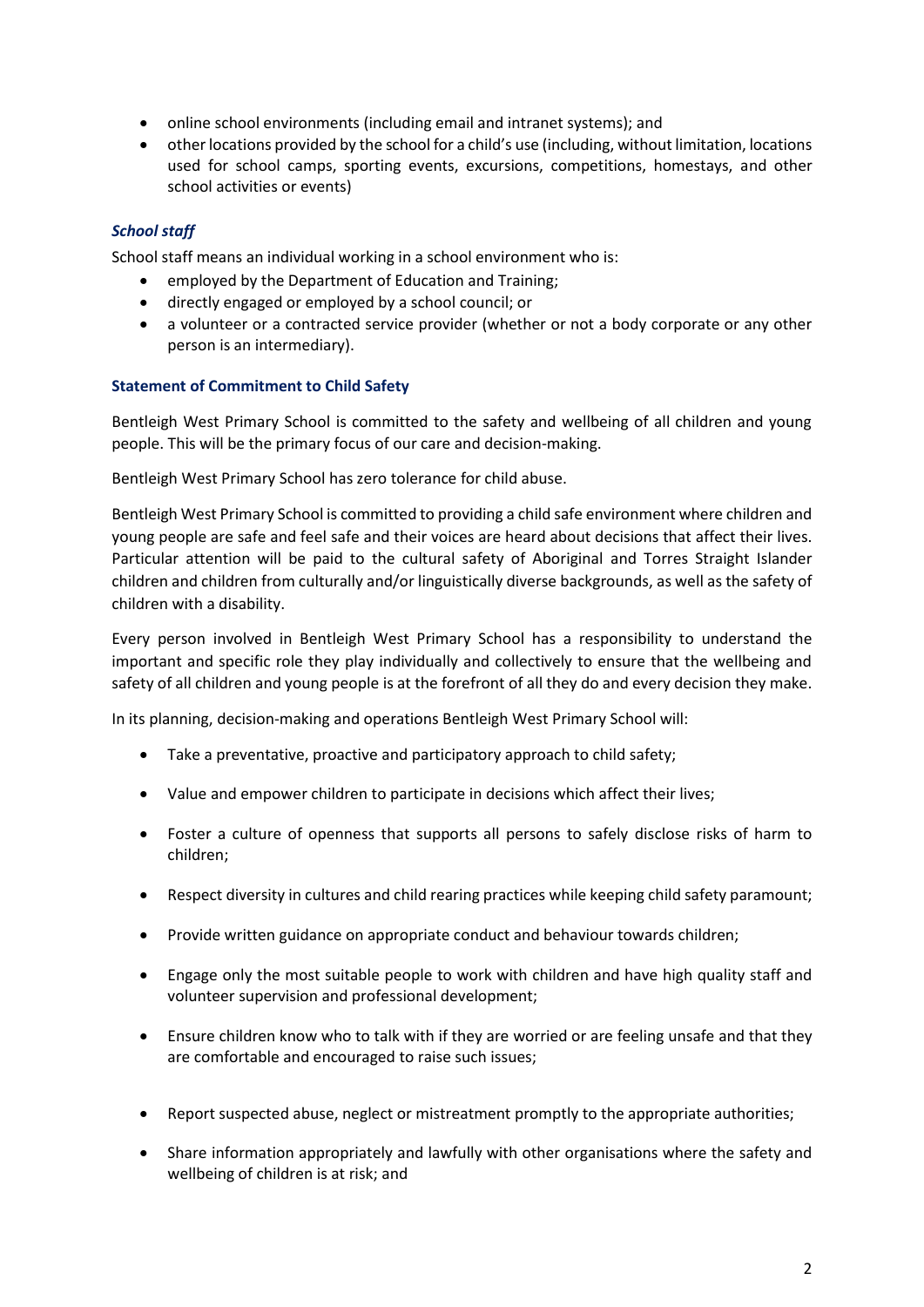Value the input of and communicate regularly with families and carers.

### **POLICY**

#### **Strategies to embed a child safe culture**

Bentleigh West Primary School's culture encourages staff, students, parents and the school community to raise, discuss and scrutinise child safety concerns. This makes it more difficult for abuse to occur and remain hidden.

All child safety documents, including this policy, the Child Safety Code of Conduc[t Code of Conduct](https://www.bentleighwestps.vic.edu.au/our-policies) the school's Child Safety Responding and Reporting Obligations (including Mandatory Reporting) Policy and Procedures [Child Safety Responding and Reporting Policy and Procedures,](https://8b0a932b-3039-496a-a64f-419cb8abb5cd.filesusr.com/ugd/f3d991_374cdeffc56943f69a07cd52eeb76180.pdf) [Identifying and](https://www.education.vic.gov.au/Documents/about/programs/health/protect/ChildSafeStandard5_SchoolsGuide.pdf)  [Responding to All Forms of Abuse in Victorian Schools](https://www.education.vic.gov.au/Documents/about/programs/health/protect/ChildSafeStandard5_SchoolsGuide.pdf) and the [Four Critical Actions for Schools](https://www.education.vic.gov.au/Documents/about/programs/health/protect/FourCriticalActions_ChildAbuse.pdf) are readily available online and in hard copy at the school office for all staff and students to read at any time.

Child safety is everyone's responsibility. **All school staff** are required to:

- Act in accordance with the school's Child Safety Code of Conduct, which clearly sets out the difference between appropriate and inappropriate behaviour
- Act in accordance with the Child Safety Responding and Reporting Obligations (including Mandatory Reporting) Policy and Procedures at all times, including following the [Four Critical](https://www.education.vic.gov.au/Documents/about/programs/health/protect/FourCriticalActions_ChildAbuse.pdf) [Actions for Schools](https://www.education.vic.gov.au/Documents/about/programs/health/protect/FourCriticalActions_ChildAbuse.pdf) where necessary
- Undertake annual guidance and training on child safety
- Act in accordance with their legal obligations, including:
	- o Failure to disclose offence (applies to all adults)
	- o Duty of care (applies to all school staff)
	- o Mandatory reporting obligations (applies to all mandatory reporters, including teachers, Principals, registered psychologists and registered doctors and nurses)
	- $\circ$  Failure to protect offence (applies to a person in a position of authority within the school)
	- o Reportable conduct obligations (applies to all school staff in reporting conduct to the Principal, and applies to the Principal in reporting to Employee Conduct Branch)
	- o Organisational duty of care (applies to the school as an organisation)
	- o For more information on these obligations, see [Identifying and Responding to All](https://www.education.vic.gov.au/Documents/about/programs/health/protect/ChildSafeStandard5_SchoolsGuide.pdf) [Forms of Abuse in Victorian Schools.](https://www.education.vic.gov.au/Documents/about/programs/health/protect/ChildSafeStandard5_SchoolsGuide.pdf)

As part of Bentleigh West Primary School's child safe culture, school leadership (including the Principal and Assistant Principal will:

- Consider the diversity of all children, including (but not limited to) the needs of Aboriginal and Torres Strait Islander children, children from culturally and linguistically diverse backgrounds, children with disabilities, and children who are vulnerable, when implementing the Child Safe Standards
- Ensure that child safety is a regular agenda item at school leadership meetings and staff meetings
- Encourage and enable staff professional learning and training to build deeper understandings of child safety and prevention of abuse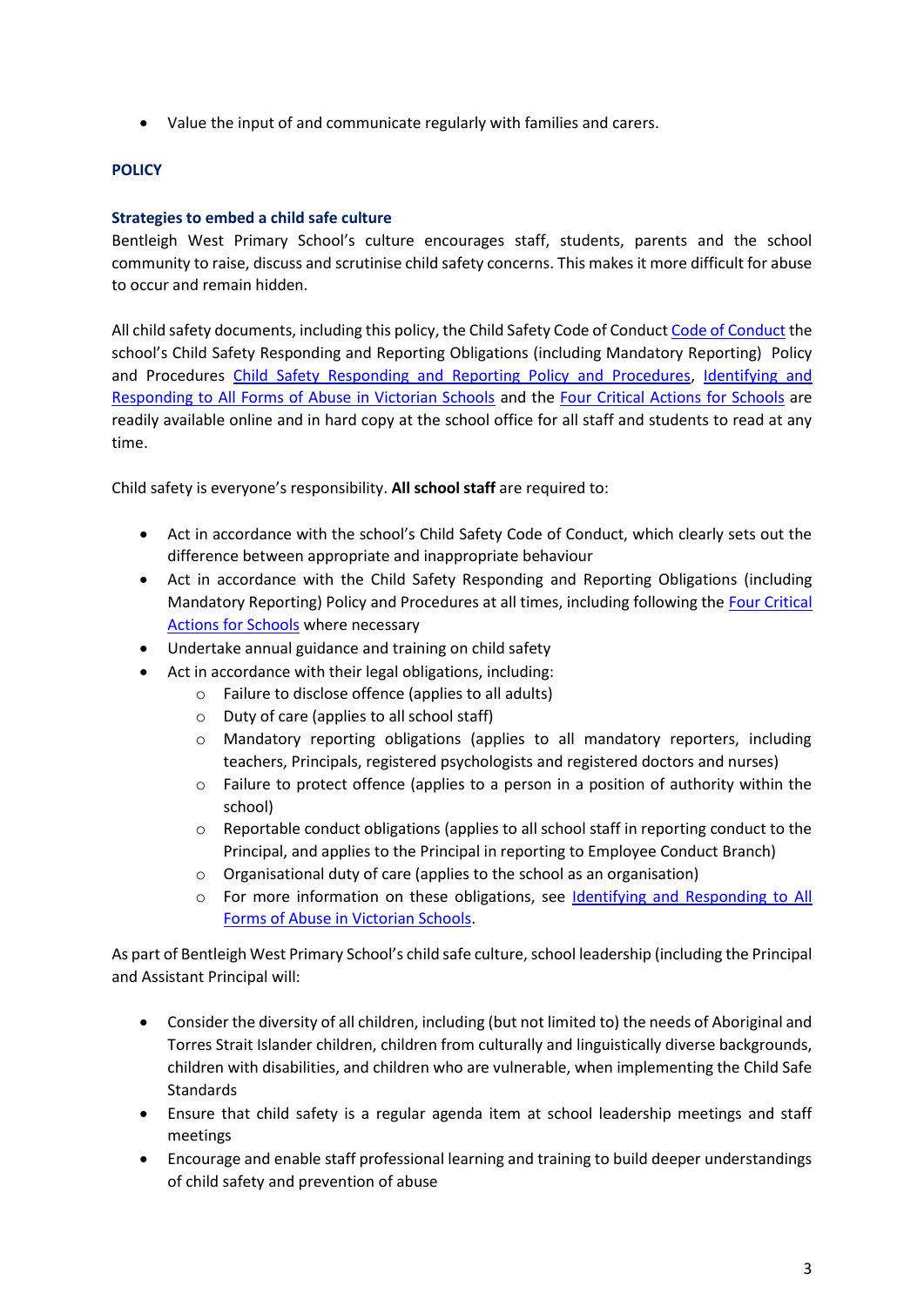Ensure that no one is prohibited or discouraged from reporting an allegation of child abuse to a person external to the school or from making records of any allegation.

As part of Bentleigh West Primary School's child safe culture, **school mandatory reporting staff** are required to:

- Complete the Protecting Children [Mandatory reporting and other obligations](http://elearn.com.au/det/protectingchildren/) online module every year
- Read the school's Child Safety Code of Conduct on induction, and maintain familiarity with that document
- Read the school's Child Safety Responding and Reporting Obligations (including Mandatory Reporting) Policy and Procedures on induction, and maintain familiarity with that document
- Read the school's Child Safety Policy (this document) on induction, and maintain familiarity with that document.

As part of Bentleigh West Primary School's child safe culture, in performing the functions and powers given to them under the *Education and Training Reform Act 2006*, school councils and school council members will:

- Ensure that child safety is a regular agenda item at school council meetings
- Consider the diversity of all children, including (but not limited to) the needs of Aboriginal and Torres Strait Islander children, children from culturally and linguistically diverse backgrounds, children with disabilities, and children who are vulnerable, when making decisions regarding the Child Safe Standards
- Undertake annual guidance and training on child safety, such as the [Child Safe Standards](https://www.education.vic.gov.au/Documents/about/programs/health/protect/school-council-training.pptx)  [School Council Training PowerPoint.](https://www.education.vic.gov.au/Documents/about/programs/health/protect/school-council-training.pptx)
- Approve the Child Safety Code of Conduct to the extent that it applies to school council employees and members, and if updated, note the new document in its school council meeting minutes
- When hiring employees, ensure that selection, supervision and management practices are child safe.

School leadership will maintain records of the above processes.

Bentleigh West Primary School is committed to having a child safe and inclusive culture. To help oversee this we have 3 Child Safe Officers.

Child Safe Officers play an important role in supporting the response and reporting of Child Abuse and overseeing the Risk Management Plan.

Each leader also has a specific role in being available and supporting particular areas in the school. The Child Safe Officers are:

**Sarah Asome (Assistant Principal)** specialises in inclusion. Ensures students' needs are met and risk factors relating to child safety are considered for vulnerable students including, students identifying as ATSI, Out of Home Care and students with a disability.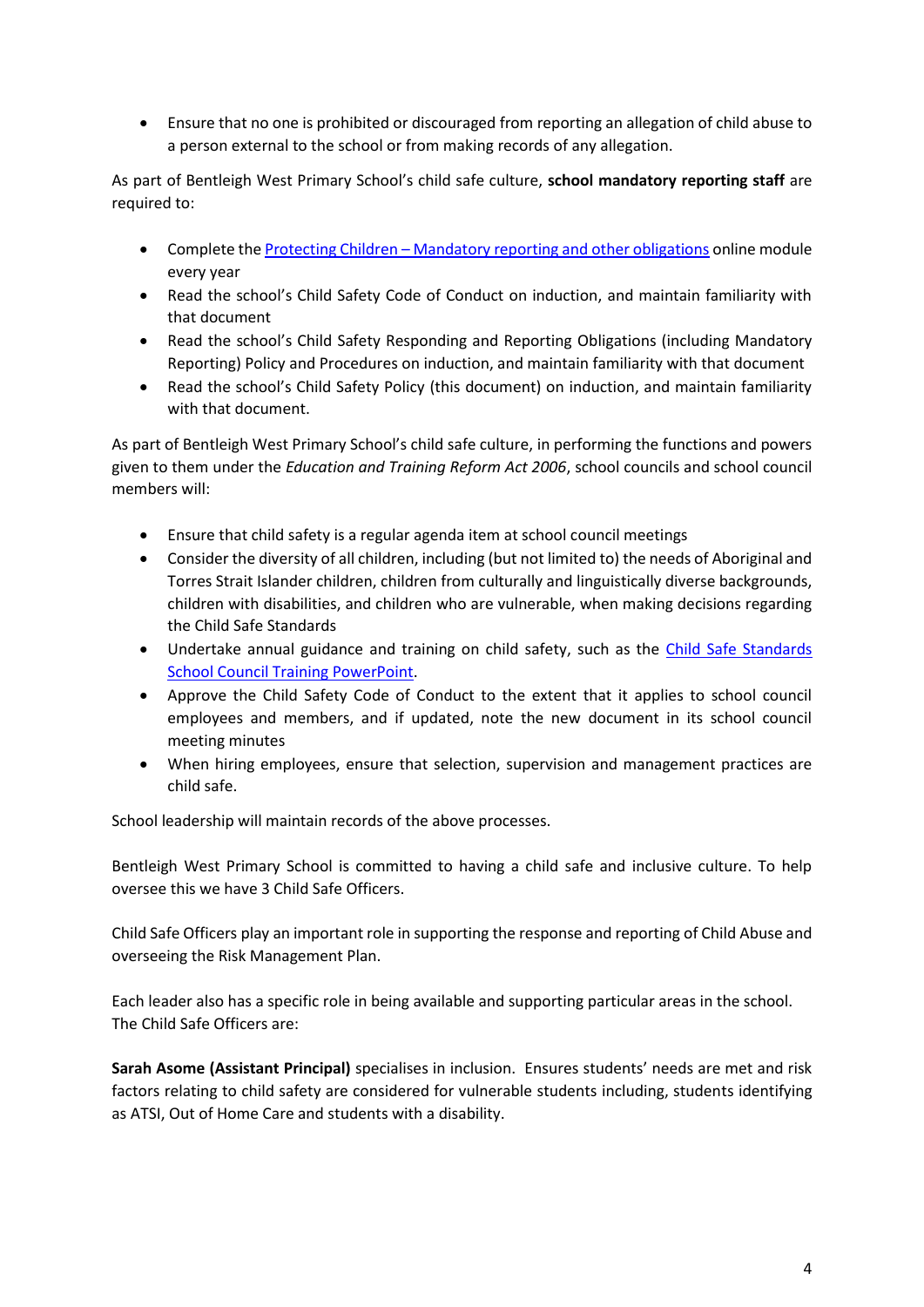**Cameron White**: Ensures students' needs are met and risk factors relating to child safety are considered for students' Grade 3 to Grade 6. Helps with curriculum development in regard to protective factors at Grade 3 to Grade 6.

**Rachael Burgin**: Ensures students' needs are met and risk factors relating to child safety are considered for students' Foundation to Grade 2. Helps with curriculum development in regard to protective factors at Foundation to Grade 2.

Where a Child Safety Officer is not available the leader that is responsible for planning can be consulted.

## **Roles and responsibilities**

School leaders will ensure that each person understands their role, responsibilities and behaviour expected in protecting children and young people from abuse and neglect. Staff will comply with the school's Child Safety Code of Conduct, which sets out clearly the difference between appropriate and inappropriate behaviour.

Specific child safety responsibilities:

- The Principal is responsible for reviewing and updating the Child Safety Policy every 3 years.
- The Principal is responsible for monitoring the school's compliance with the Child Safety Policy. The school community should approach the Principal if they have any concerns about the school's compliance with the Child Safety Policy.
- The Principal is responsible for informing the school community about this policy and making it publicly available.
- Other specific roles and responsibilities are named in Bentleigh West Primary School's other child safety policies and procedures, including the Child Safety Code of Conduct, Child Safety Responding and Reporting Obligations (including Mandatory Reporting) Policy and Procedures, and risk assessment register.

#### **Recruitment**

Bentleigh West Primary School follows the Department's Recruitment in Schools guide to ensure child safe recruitment practices, available on the [Department's website](https://www.education.vic.gov.au/hrweb/careers/Pages/recruitinsch.aspx).

All prospective volunteers are required to comply with our school's Volunteers Policy, including in relation to assessing the suitability of prospective volunteers and obtaining checks required under this policy.

#### **Training and supervision**

Training and education is important to ensure that everyone in the school understands that child safety is everyone's responsibility.

Our school culture aims for all staff and volunteers (in addition to parents/carers and children) to feel confident and comfortable in coming forward with any allegations or suspicions of child abuse or child safety concerns. We train our staff and volunteers to identify, assess and minimise risks of child abuse and to detect potential signs of child abuse. This training occurs annually or more often as required.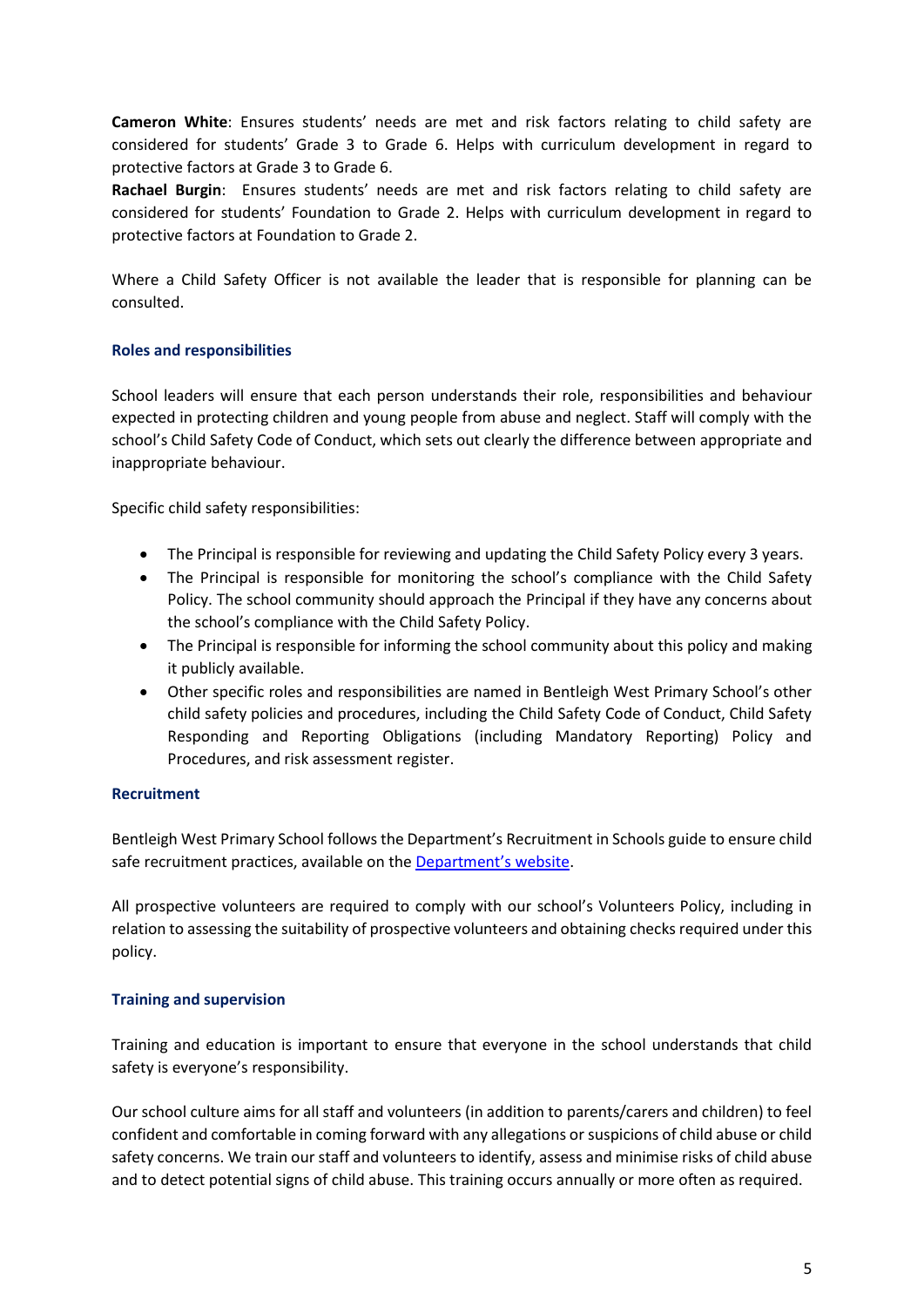We also support our staff and volunteers through ongoing supervision to develop their skills to protect children from abuse, to promote the cultural safety of Aboriginal and Torres Strait Islander children and children from linguistically and/or diverse backgrounds, and the safety of children with a disability and vulnerable children.

New employees and volunteers will be inducted into the school, including by being referred to the Child Safety Policy (this document), the Child Safety Code of Conduct, and the Child Safety Responding and Reporting Obligations (including Mandatory Reporting) Policy and Procedures on the school website and will be given hard copies. They will also be supervised regularly to ensure they understand our school's commitment to child safety, and that their behaviour towards children is safe and appropriate. All employees of our school will be monitored and assessed via regular performance review to ensure their continuing suitability for child-connected work. Any inappropriate behaviour will be reported by school staff to the Principal or Assistant Principal and will be managed in accordance with Bentleigh West Primary School's Child Safety Responding and Reporting Obligations (including Mandatory Reporting) Policy and Procedures [Child Safety Responding and Reporting Policy](https://www.bentleighwestps.vic.edu.au/our-policies)  [and Procedures](file://///4318AFS01/Users/School%20Docs/Child%20Safety/Child%20Safety%20Responding%20and%20Reporting%20Policy%20and%20Procedures.pdf) where required.

#### **Reporting a child safety concern or complaint**

The school has clear expectations for all staff and volunteers in making a report about a child or young person who may be in need of protection. All staff (including school council employees) must follow the school's Child Safety Responding and Reporting Obligations (including Mandatory Reporting) Policy and Procedures, including following the [Four Critical Actions for Schools](https://www.education.vic.gov.au/Documents/about/programs/health/protect/FourCriticalActions_ChildAbuse.pdf) if there is an incident, disclosure or suspicion of child abuse. Immediate actions should include reporting their concerns to DHHS Child Protection, Victoria Police and/or another appropriate agency and notifying the Principal or a member of the school leadership team of their concerns and the reasons for those concerns.

Bentleigh West Primary School will never prohibit or discourage school staff from reporting an allegation of child abuse. The school will always take action to respond to a complaint in accordance with the school's Child Safety Responding and Reporting Obligations (including Mandatory Reporting) Policy and Procedures. In accordance with Action 4 of the Four Critical Actions for Schools, Bentleigh West Primary School will provide ongoing support for students affected by child abuse.

The Child Safety Responding and Reporting Obligations (including Mandatory Reporting) Policy and Procedures can be found at [Child Safety Responding and Reporting Policy and Procedures](https://www.bentleighwestps.vic.edu.au/our-policies)

#### **Risk reduction and management**

Bentleigh West Primary School believes the wellbeing of children and young people is paramount, and is vigilant in ensuring proper risk management processes, found in the school's risk assessment register. The school recognises there are potential risks to children and young people and will take a risk management approach by undertaking preventative measures.

We will identify and mitigate the risks of child abuse in school environments by taking into account the nature of each school environment, the activities expected to be conducted in that environment and the characteristics and needs of all children expected to be present in that environment.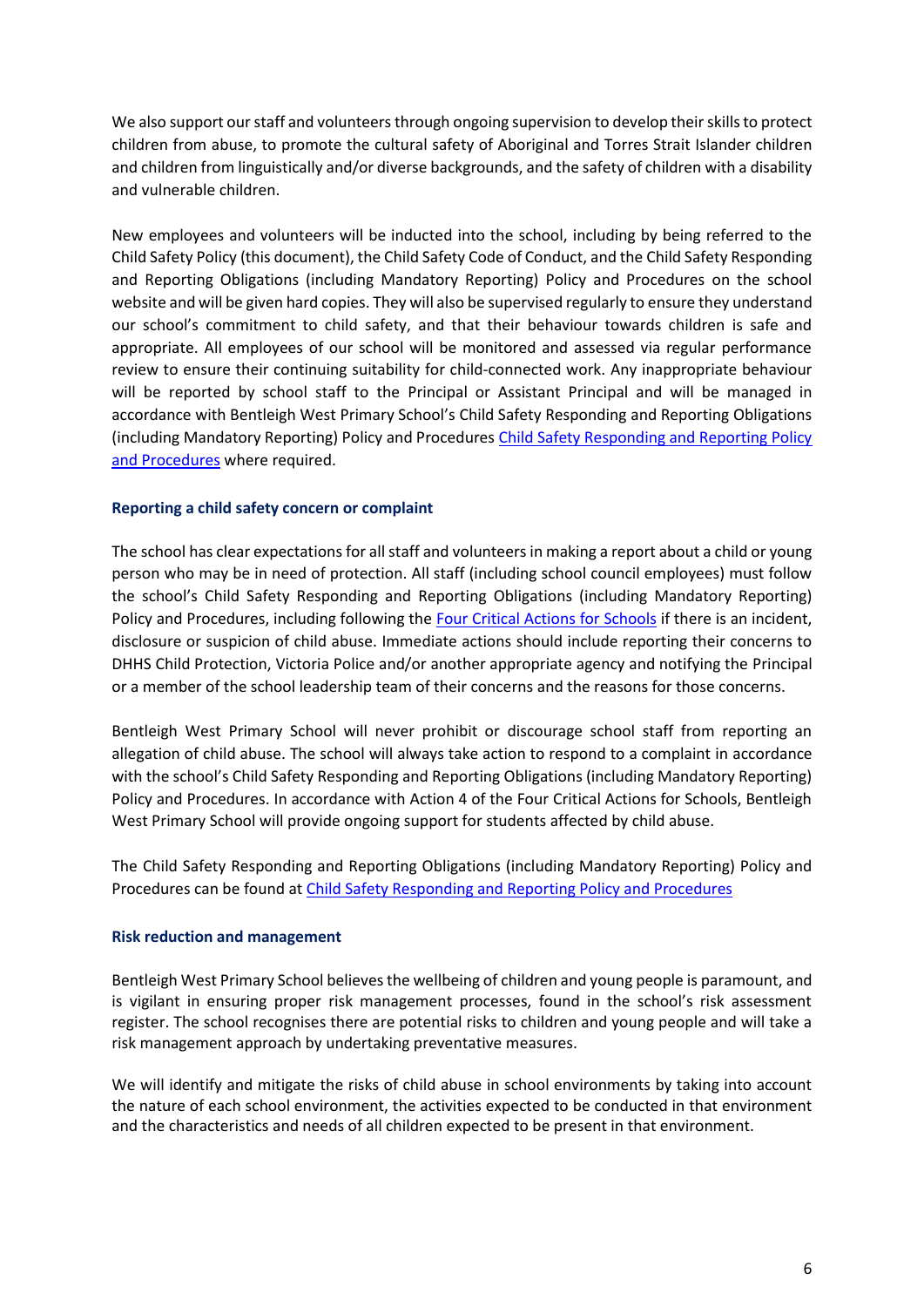Bentleigh West Primary School monitors and evaluates the effectiveness of the actions it takes to reduce or remove risks to child safety. More information can be found in the school's risk assessment register.

### **Listening to, communicating with and empowering children**

Bentleigh West Primary School has developed a safe, inclusive and supportive environment that involves and communicates with children, young people and their parents/carers. We encourage child and parent/carer involvement and engagement that informs safe school operations and builds the capability of children and parents/carers to understand their rights and their responsibilities. Our school is committed to supporting and encouraging students to use their voice to raise and share their concerns with a trusted adult at any time of need. Students can access information on how to report abuse in all classrooms and at the office.

When the school is gathering information in relation to a complaint about alleged misconduct with or abuse of a child, the school will listen to the complainant's account and take them seriously, check understanding and keep the child (and/or their parents/carers, as appropriate) informed about progress.

The school will promote the Child Safe Standards in ways that are readily accessible, easy to understand, and user-friendly to children, including:

- All of our child safety policies and procedures will be available for the students and parents at Bentleigh West Primary School to read at the office and on our website Bentleigh West [Primary School](https://www.bentleighwestps.vic.edu.au/)
- PROTECT Child Safety posters will be displayed across the school
- School newsletters will inform students and the school community about the school's commitment to child safety, and strategies or initiatives that the school is taking to ensure student safety
- appropriate discussion of child safety with students, students making and displaying their own child safety posters, child safety policies and procedures are written in child-friendly language or a language other than English that is relevant to your school, the Four Critical Actions are actively taught to mandatory reporters and other school staff, the whole school is encouraged to contribute to risk assessment and mitigation, the Child Safe Standards are addressed and explained at year level assemblies or parent information sessions.

The school will use its health and wellbeing programs to deliver appropriate education to its students about:

- **•** standards of behaviour for students attending the school;
- healthy and respectful relationships (including sexuality);
- resilience: and
- child abuse awareness and prevention.
- Respectful Relationships
- sexuality education
- cyber safety education